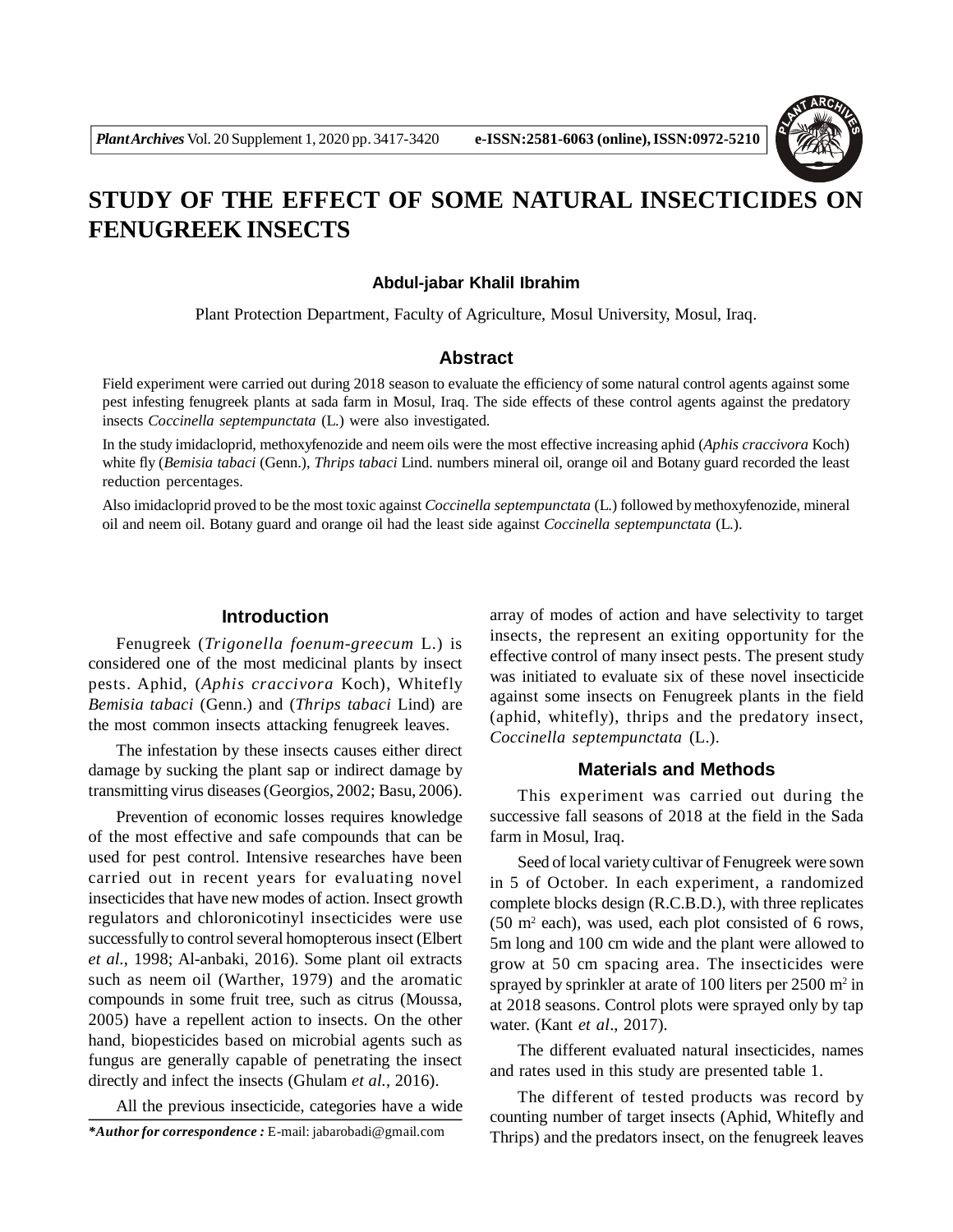| <b>Names</b>                 | Rate / 100 liter water |
|------------------------------|------------------------|
| Neem oil $(0.15\%$ Ec)       | $200 \text{ mL}$       |
| Beauveria bassiana (100% Sc) | $250 \text{ mL}$       |
| Mineral oil (95% Ec)         | $500 \text{ mL}$       |
| Imidacloprid (35% Sc)        | $500 \text{ mL}$       |
| Methoxyfenozide (24% Sc)     | $500 \,\mathrm{mL}$    |
| Orange oil                   | $500 \,\mathrm{mL}$    |

**Table 1:** Names and rates the tested natural insecticides.

per each replicate. Per and post treatment counts were done in early morning, leaves were collected in paper bags and transmitted to the laboratory for insect counting. The insects were counted using a stereoscopic microscope. Inspections were done before and after 3, 7, 10, 14 day from application.

Reduction percentages were calculated according to Henderson and Tilton equation, (1955).

The statistical analyses of all there corded data were conducted by the standard method of the randomized complete blocks design as illustrated using co-stat statistical the least significant difference test (L.S.D) was used to test the significance of the difference each other using one was Anova with LSD 0.05.

#### **Results and Discussiion**

The occurrence of different insects after applications were recorded in tables from 2 to 4 as reduction percentages for seasons of 2018.

#### **Aphid (***Aphis craccivora* **Koch)**

Data presented in tables 2, show the reduction percentages recorded with different tested insecticides in 2018 seasons. The data revealed that reduction percentages for the most insecticides increased gradually after applications till 14 days post treatment.

Imidacloprid, methoxyfenozide and neem oil were the most effective in reducing aphid numbers with mean of redaction percentage, 99.22, 99.12 and 98.10 respectively. The mineral oil achieved 86.50% reduction

of aphid numbers. Botany guard and orange oil achieved the least aphid reduction percentages of 79.49%, 75.63% respectively.

Lee *et al.*, (1991) reported that neem oil contains effective compounds against insect pest either as antifeedant or as insect growth regulator that lead gradually to the death of treated insects. Beside the direct lethal effects of mineral oil, it seemed to interfere with the feeding activity as it coast the leaf surface of the treated plants and after aphid feeding behavior (Bell, 1980). Botany guard is known to be a formulation contains *Beauveria bassiana* spores which germinate on the insect integument and penetrate into the body cavity then multiply inside the insect producing lethal metabolites and the mortality occur 5-10 days after exposure (Kadir and Barlow, 1992).

The orange fruit oil is a repellent volatile oil which leads to insect starvation and then the death of pest (Moussa, 2005).

For periods the results showed the effect compounds lasted for 14 days of the treatment, it reached 93.92, 92.18, 88.86 and 83.81% for every 14, 10, 7 and 3 days respectively.

#### **White flies (***Bemissa tabaci* **Genn.)**

Gradual reduction percentage to whitefly numbers as a result of treatment by different insecticides were recorded in study (Table 3) imidacloprid, neem oil and methoxyfenizide record the highest reduction percentages of whitefly numbers, botany guard, orange oil and mineral oil recorded the lest reduction percentages. The mean reduction in percentages of whiteflies were 97.56, 94.33, 90.93,86.76, 80.04 and 71.85 for Imidacloprid, methoxyfenozide, neem oil and mineral oil, Botany guard and orange oil, respectively.

These results are comparable with the results of many authors El-Bessony, (2003) reported that Imidacloprid gave good reduction percentages against whitefly after

**Table 2:** Relative efficiency of some natural insecticides on *Aphis craccivora* (Koch.) on Fenugreek after treatment with different control agents.

| <b>Treatment</b> | % Relative efficiency |           |             |         |             |
|------------------|-----------------------|-----------|-------------|---------|-------------|
|                  | 3 day                 | 7 day     | $10 \, day$ | 14 day  | <b>Mean</b> |
| Botany guard     | 73.30F                | 78.80 EF  | 80.50E      | 85.36E  | 79.49C      |
| Orange oil       | 63.36G                | 72.80 F   | 81.60E      | 84.86E  | 75.63D      |
| Mineral oil      | 76.40 EF              | 84.30 E   | 91.80D      | 93.50CD | 86.50 B     |
| Imidacloprid     | 97.30 A-D             | 99.90AB   | 100A        | 100A    | 99.22A      |
| Neem oil         | 95.10 A-C             | 98.20AB   | 99.30 AB    | 99.80AB | 98.10A      |
| Methoxyfenozide  | 97.40 A-D             | 99.20 A-C | 99.90 AB    | 100A    | 99.12A      |
| Mean             | 83.81 C               | 88.86B    | 92.18A      | 93.92A  |             |

Means followed by the same alphabetical letter (s) do not significantly differ, using LSD test at 0.05 level of probability (in section one).

84 hrs. of application also. In respect with *B. bassiana* Yousri *et al*., (1995) recorded a gradual reduction of whitefly population in tomato fields 1-day to 7 day after application of (*B. bassiana*) which in accordance with the record results in the present study.

For periods the results showed the effect compounds lasted for 14 days of the treatment, it reached 81.10, 86.48, 88.32 and 91.61% for every 3, 7, 10 and 10 days respectively.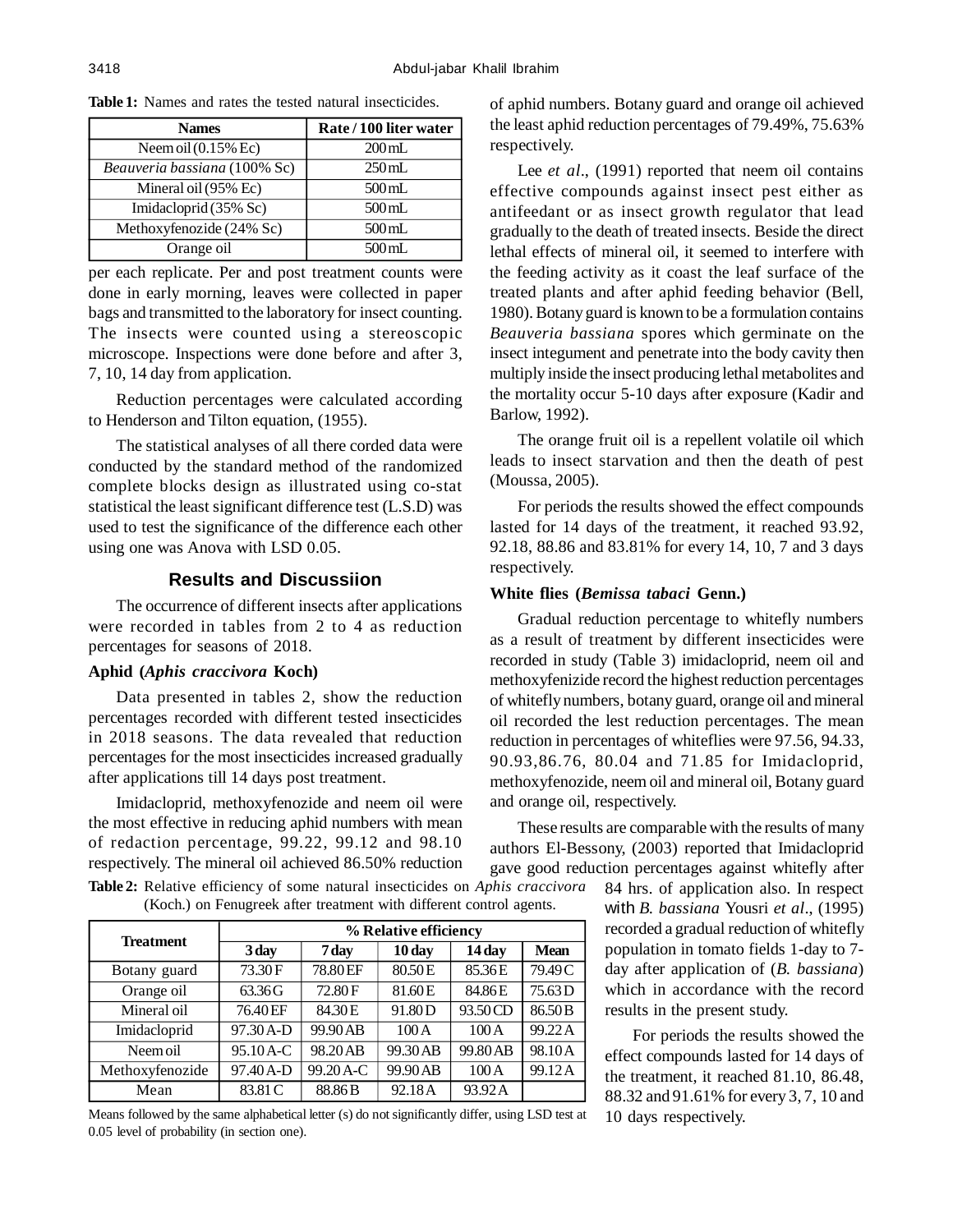| <b>Treatment</b> | % Relative efficiency  |                    |                     |             |             |
|------------------|------------------------|--------------------|---------------------|-------------|-------------|
|                  | 3 day                  | 7 day              | $10 \,\mathrm{day}$ | $14 \, day$ | <b>Mean</b> |
| Botany guard     | 71.10 GH               | 78.40 E-G          | 83.93 C-F           | 86.76B-E    | 80.04 C     |
| Orange oil       | 63.30H                 | 69.50 GH           | 73.70 F-H           | 80.93 D-G   | 71.85D      |
| Mineral oil      | 81.40 D-G              | $85.50 B-F$        | 87.70 B-E           | 92.46 A-D   | 86.76B      |
| Imidacloprid     | $\overline{95.50}$ A-C | 97.40 AB           | 100A                | 97.06AB     | 97.56A      |
| Neem oil         | 87.90 A-E              | 88.13 A-E          | 90.20A-E            | 97.50 AB    | 90.93A      |
| Methoxyfenozide  | 87.40 A-E              | 100A               | 94.43 A-C           | $95.00A-C$  | 94.33A      |
| Mean             | 81.10C                 | 86.48 <sub>B</sub> | 88.32 AB            | 91.61A      |             |

**Table 3:** Relative efficiency of some natural insecticides on *Bemissa tabaci* (Genn.) on Fenugreek after treatment with different control agents.

Means followed by the same alphabetical letter (s) do not significantly differ, using LSD test at 0.05 level of probability (in section one).

**Table 4:** Relative efficiency of some natural insecticides on *Thrips tabaci* (Lind.) on Fenugreek after treatment with different control agents.

| <b>Treatment</b> | % Relative efficiency |           |             |                    |                    |
|------------------|-----------------------|-----------|-------------|--------------------|--------------------|
|                  | 3 day                 | 7 day     | $10 \, day$ | $14 \, day$        | <b>Mean</b>        |
| Botany guard     | 25.13 F-I             | 39.53 HI  | 40.86 HI    | 44.80 H-I          | 37.58C             |
| Orange oil       | 51.26 C-G             | 60.10 C-G | 60.30 C-F   | 68.46 A-F          | 60.03 C            |
| Mineral oil      | $61.60C-G$            | 72.20 A-E | 69.43 A-F   | 69.80 A-F          | 68.25 <sub>B</sub> |
| Imidacloprid     | 56.16D-G              | 73.16A-E  | 74.26 A-D   | 75.86 A-C          | 69.86B             |
| Neem oil         | 53.60 E-H             | 75.26A-E  | 69.43 A-F   | 79.60 A-C 69.47 AB |                    |
| Methoxyfenozide  | 60.93 C-G             | 85.46AB   | 89.16A      | 92.50A             | 81.51A             |
| Mean             | 51.44B                | 57.61 AB  | 67.24 AB    | 71.83A             |                    |

Means followed by the same alphabetical letter (s) do not significantly differ, using LSD test at 0.05 level of probability (in section one).

**Table 5:** The effect of period after treatment on the relative efficiency of some natural insecticides on *Coccinela septempunctata* (L.) numbers on Fenugreek.

| <b>Treatment</b> | % Relative efficiency |           |            |           |                    |
|------------------|-----------------------|-----------|------------|-----------|--------------------|
|                  | 3 day                 | 7 day     | $10 \,day$ | 14 day    | <b>Mean</b>        |
| Botany guard     | 12.60H                | 10.63H    | 14.60 F-H  | 17.80 F-H | 13.90C             |
| Orange oil       | 12.86H                | 13.26 GH  | 12.03H     | 14.90 F-H | 13.26C             |
| Mineral oil      | 28.76 EF              | 36.50 C-E | 44.96A-E   | 41.86A-E  | 38.02B             |
| Imidacloprid     | 42.96 A-E             | 51.66 A-C | 56.10A     | 53.00 AB  | 50.93A             |
| Neem oil         | 28.30 E-G             | 36.33 C-E | 35.36 DE   | 40.13 B-E | 35.03 <sub>B</sub> |
| Methoxyfenozide  | 38.53 B-E             | 46.13 A-D | 41.00 A-E  | 40.50 A-E | 41.54B             |
| Mean             | 27.33 B               | 32.91 AB  | 34.00 A    | 34.69A    |                    |

Means followed by the same alphabetical letter (s) do not significantly differ, using LSD test at 0.05 level of probability (in section one).

#### *Thrips tabaci* **(Lind.)**

Impact of methoxyfenzide, Imidacloprid, neem oil, mineral oil, orange oil and Botany guard against thrips on Fenugreek plants is presented in tables 4, methoxyfenzide revealed the highest thrips control in study with means of reduction percentages 81.51% and Imidacloprid, neem oil and mineral oil achieved 69.86%, 69.47% and 68.25% reduction in thrips numbers respectively orange oil showed the reduction in thrips numbers achieved 60.03% and Botany guard showed the least effective thrips control

with means of reduction percentage 37.58%.

For periods the results showed the effect compounds lasted for 14 days of the treatment, it reached 51.44, 57.61, 67.24 and 71.83% for every 3, 7, 10 and 10 days respectively.

#### *Coccinela septempunctata* **(L.)**

When the integration between the natural enemies such as (*C*. *septempunctata* L.) and the chemical control is required, the impact of these chemical insecticides on the natural enemies must be studied. Therefore, the effects of the tested insecticides against the predatory insect, *C. septempunctata* (L.) in table 5. It is clear that Imidacloprid proved to be the most toxic against *C. septempunctata* followed by methoxyfenozide, mineral oil and neem oil, botany guard and orange oil had the least effects against *C. septempunctata* (L.). The means of reduction percentages of *C. septempunctata* (L.) caused by Imidacloprid, methoxyfenzide, mineral oil, neem oil, orange oil and Botany guard were 50.93, 41.54, 38.02, 35.03, 13.26 and 13.90 respectively.

Results obtained in the present study were comparable in part with the results of many authors.

#### **References**

- Al-anbaki, H.M. (2016). Evaluate relative mortality some pesticides and biochemical to reduce the population density of whitefly *Bemisia tabaci* (Genn.) in beans and cucumber. *Diyala Journal of Agricultural Sciences.*, **8(2):** 41-49.
- Basu, Ki Saikat (2006). Seed production Technology for fenugreek (*Trigonella foenum-graecum* L.). the Canadian prairies, department of biological sciences, University of Lethbridge, Lsthbridge Alberta, Canada, 203.
- Bell, A.C. (1980). The use of mineral oil to inhibit aphid transmission of potato veinal necrosis virus: A laboratory and field experiment record of Agricultural Research. 28.
- El-Bessomy, M.A. (2003). Effect of certain natural product compared with the chemical insecticide, imidacloprid against of whitefly infesting tomato plant. *J. pest. Cont.*